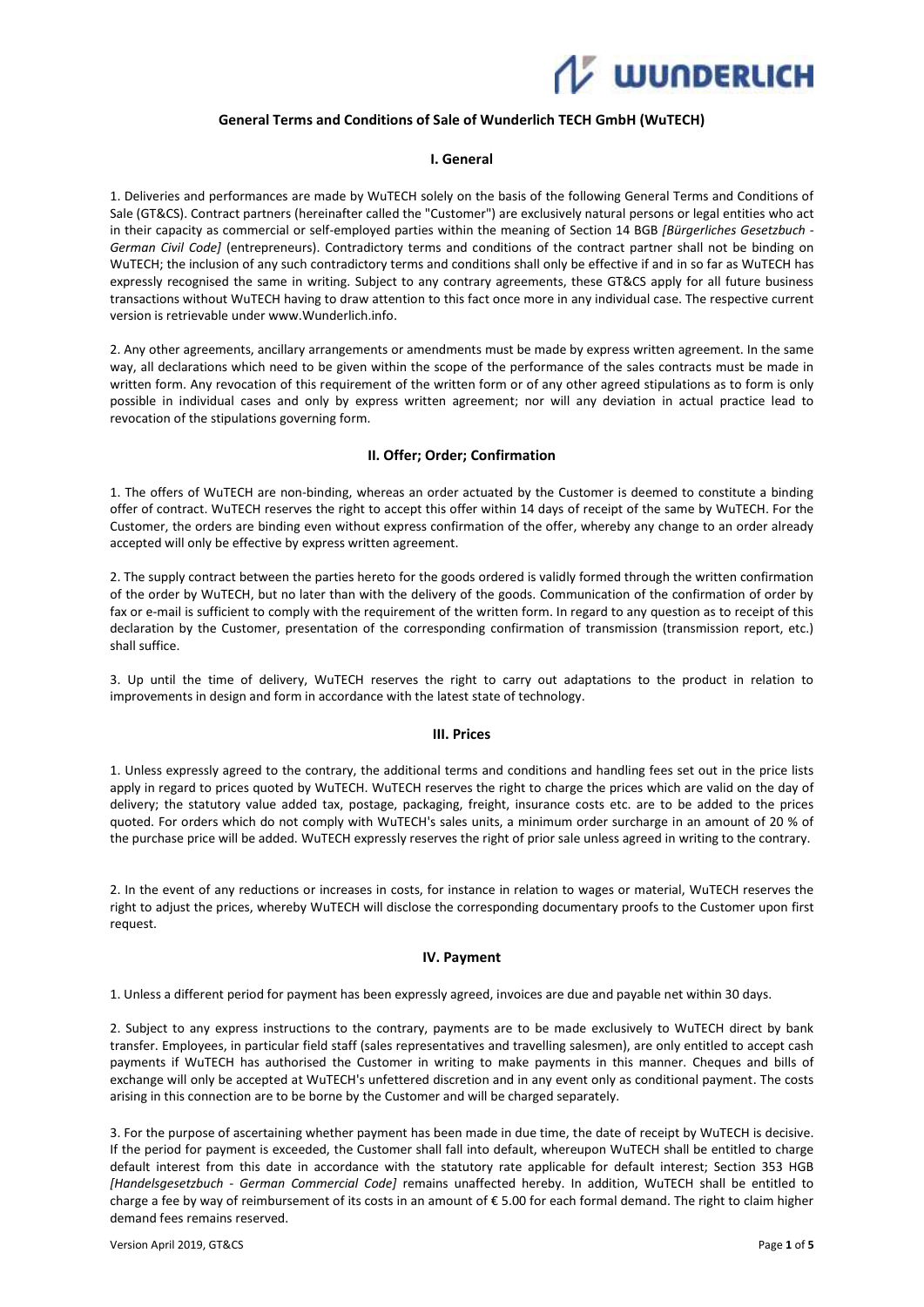

4. In the event of default in payment by the Customer, all claims of WuTECH against the Customer shall become immediately due, irrespective of the due date originally agreed and without the necessity of any special notice. In addition, WuTECH shall be entitled to cancel all contractual relationships, either in whole or in part, which are still current without the necessity of setting a deadline. Furthermore, WuTECH shall be entitled, even without cancelling the contract, to demand surrender of the goods already delivered and to assert claims for damages in lieu of performance. This also applies where WuTECH, following the conclusion of the contract, obtains knowledge of circumstances which call the creditworthiness of the Customer into question or where there is a risk of the financial collapse of the Customer.

5. Should the Customer fall into default with the acceptance of the goods or of a part delivery of the same or with payment, WuTECH shall be entitled, without prejudice to the legal validity of the contract, to refuse performance of the same until the situation has been remedied, unless payment has been secured by other means.

6. Any set-off by the Customer against WuTECH's claims shall only be admissible in respect of claims which are not disputed by WuTECH or which have been judicially decided and are final and legally binding. Rights of the Customer of refusal of performance and of withholding are excluded unless such rights are asserted in regard to deficiencies in the delivery which have either been acknowledged by WuTECH or have been judicially decided in a final and legally binding manner. In such case, the assertion of any rights of refusal of performance or of withholding shall only be admissible if the counter-claim is based on the same contractual relationship.

## **V. Delivery**

1. Except as provided to the contrary in the confirmation of order, delivery is, as a basic principle ex works (INCOTERMS 2010). At the request and expense of the Customer, and also subject to its bearing the risk, a different place of delivery may be agreed. Packaging and shipping costs as well as any customs duties arising and also any taxes, etc. shall, as a basic principle, be borne by the Customer. Packaging materials are non-returnable. WuTECH reserves the right to make part deliveries provided these do not entail a significant disadvantage for the Customer. The supply contract shall likewise be deemed to be properly fulfilled where the quantity delivered exceeds or falls short of the agreed quantity within a tolerance of 10 %.

2. The Customer shall bear the risk of accidental loss and of total or partial damage to the goods as from the place of performance. This shall also apply where the goods are shipped to a place other than the place of performance. Transport insurance will only be taken out at the demand and expense of the Customer. If, at the request of the Customer, the goods are not consigned for shipment, or should the Customer fall into default of acceptance, the risk of any loss or deterioration in value of the goods shall pass to the Customer upon the placing of the goods in storage. The costs arising through the storage shall be borne in the full scope by the Customer. Deliveries outside Germany are also made ex works, whereby all risks then pass to the Customer upon delivery to the carrier (ex-works clause pursuant to INCOTERMS 2010).

3. Any delivery period agreed shall only begin to run once all technical issues have been clarified and the Customer has complied with its obligations in due time and in full, whereby WuTECH reserves the right to invoke the legal plea of nonperformance of the contract. The delivery period shall then be deemed to be met provided the object of delivery has left the warehouse or works of WuTECH by the expiration of the delivery period or the Customer has been given notification of the readiness of the goods for despatch.

4. The delivery period shall be extended appropriately in cases of force majeure, in cases where measures have been taken in the context of industrial action, in particular strikes and lockouts, and also where unforeseen obstacles occur outside WuTECH's sphere of influence, in so far as such obstacles demonstrably have a considerable impact on the production or delivery of the object of delivery. This shall also apply where such circumstances arise at sub-suppliers. WuTECH shall also not be responsible for the above-mentioned circumstances where they occur at a time when performance is already delayed. WuTECH will notify the Customer as soon as possible, within the scope of its capacities, of the beginning and duration and also the anticipated end of any such obstacles.

5. Should delivery be delayed because the Customer delays acceptance or is in breach of any other of its duties, WuTECH shall be entitled to adjust the delivery periods accordingly. In this case, WuTECH reserves the right to claim the additional costs incurred by it by way of damages, in particular through charging costs for the storage of the goods in an amount of 0.5 %, but no more than 5 %, of the total delivery price. In addition, the risk of accidental loss or deterioration shall pass to the Customer as from the date when it falls into default of acceptance.

### **VI. Reservation of title**

1. All objects of delivery remain the property of WuTECH until all claims have been satisfied. In the case of any breaches of duty on the part of the Customer, for instance in the case of default in payment, WuTECH shall, without the necessity of setting an extension of time, be entitled to demand the surrender of the goods and objects of delivery and/or to cancel the contract, whereby the Customer shall thereupon be obliged to surrender the goods and objects of delivery without delay.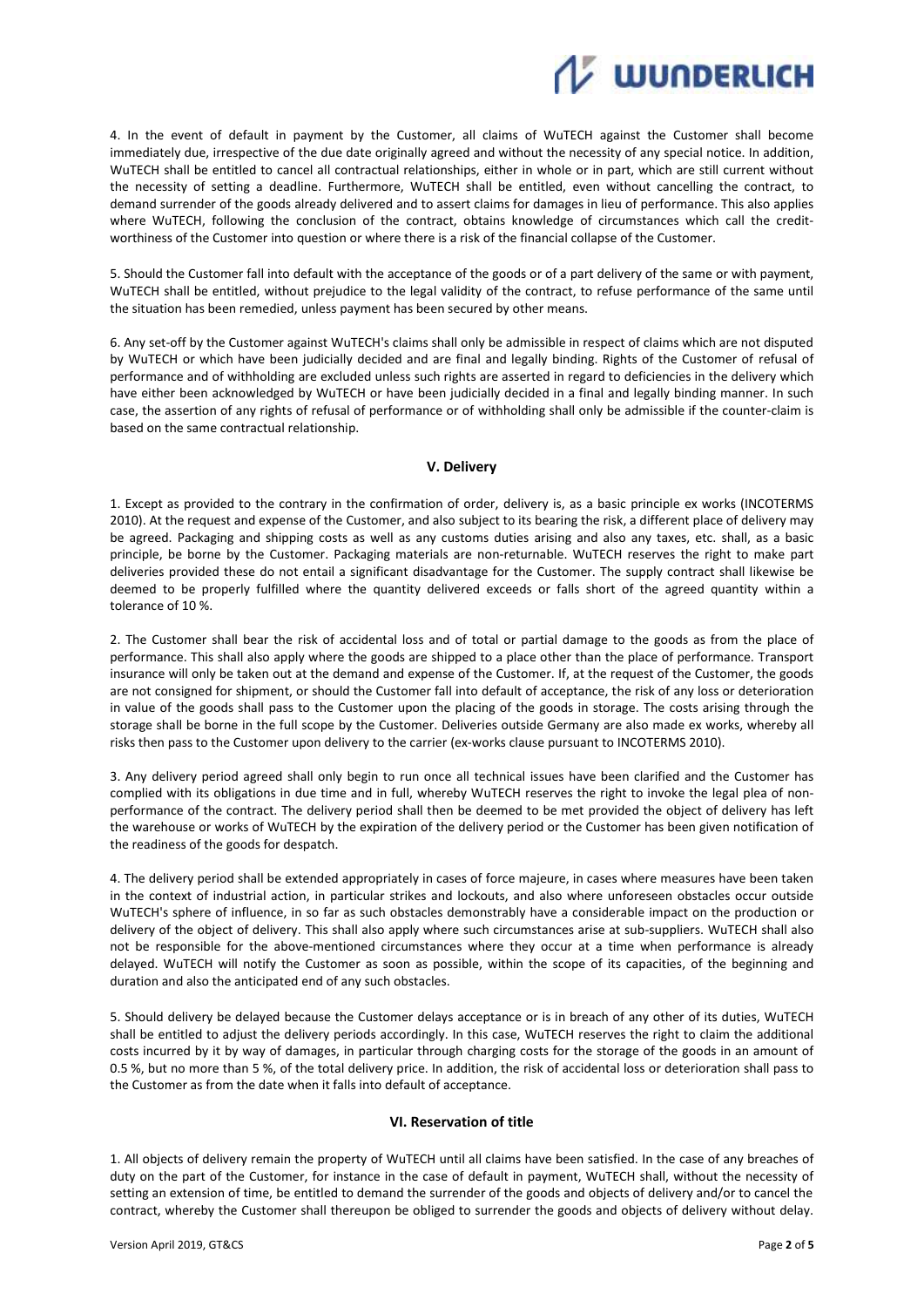# **UUNDERLICH**

The demand for surrender shall constitute cancellation, whereby WuTECH shall be entitled to realise the object of delivery and to set off the proceeds towards WuTECH's claim against the Customer after deduction of any costs thereby incurred.

2. Where the Customer processes, combines or re-sells performances or goods delivered by WuTECH, the reservation of title shall apply to the receivables arising therefrom or be extended to the newly created goods. Where the Customer carries out any processing, inseparable combination or refashioning of the goods, this is undertaken on behalf of WuTECH. If the goods and performances delivered by WuTECH are processed by the Customer together with objects which are not its property, WuTECH shall acquire co-ownership of the newly created object in the ratio of the value of the performances and goods delivered by WuTECH to the other objects processed as at the time of the processing. If, following any such combination, the new product of the Customer is to be regarded as the main article (e.g. refined product), the Customer undertakes to transfer proportional co-ownership of the same to WuTECH. In each case, the Customer shall be obliged to store the items which are the sole property and/or joint property of WuTECH in an appropriate manner on behalf of WuTECH. So long as the reservation of title exists, the Customer is forbidden to pledge the goods or to assign them by way of security. The Customer shall notify WuTECH without delay of any attachments, seizures or other dispositions or interventions by third parties and provide WuTECH with all related documents which are necessary to protect its proprietary rights. In addition, the Customer shall be obliged to enlighten authorities and officials about the actual ownership situation. All costs arising from such intervention, in particular court costs in connection with Section 771 ZPO *[Zivilprozessordnung - Code of Civil Procedure]*, shall be borne by the Customer.

3. In the event that the newly manufactured products are sold, the Customer hereby assigns to WuTECH by way of security the claims arising against its own customers from the resale, without the necessity of any further declarations. WuTECH hereby accepts this assignment. However, the assignment only applies in the sum to which WuTECH is entitled in the newly manufactured goods, in terms of value, in accordance with its outstanding invoices against the Customer.

4. Should the Customer suspend payments or should application have been made for the opening of insolvency proceedings in relation to the assets of the Customer, or should any such application be refused on account of lack of assets, the Customer shall no longer be authorised to sell the performances or goods delivered by WuTECH and shall immediately arrange for separate storage and labelling of these goods and performances with the reference "Wunderlich TECH GmbH". The Customer shall furthermore be obliged to have the incoming payments arising under the receivables which have been assigned to WuTECH credited to a separate account. In cases of serious doubts as to the solvency of the Customer or in the case of default in payment or in the case of any application by the Customer for the opening of insolvency proceedings in relation to its assets or in the case of refusal of any such application due to lack of assets, WuTECH shall be entitled to demand the immediate return of the performances and goods delivered and to collect the same.

5. At the demand of WuTECH, the Customer shall be obliged to provide information as to the onward delivery of the goods and the buyers of the same and to disclose the assignments to the buyers.

# **VII. Complaints / Material defects**

1. All measurements, both for standard sizes and special sizes, are quoted having regard to the tolerances customary in the trade of +/- 5 %. Deviations in colour may occur and do not represent any defect. Likewise, excess and shortfall quantities of up to 10 % of the delivery volume do not constitute a defect, irrespective of whether the goods concerned are a special production or standard range. Any liability of WuTECH for so-called warranted features or for guarantees given by WuTECH shall only apply if, prior to the placing of the order, such warranted features or guarantees given have been confirmed to the Customer in writing. The goods delivered are always deemed to be free from defects if, following the passing of risk, they conform to the quality agreed in the order.

2. The Prerequisite for asserting possible warranty rights of the customer is the immediate control of the goods for correct quantities, kind and quality according to the duty to Inspect and issue complaints in accordance with § 377 of the German commercial code HGB . The customer must carefully check the goods for damages in good time before acceptance/receipt, to object to any damage immediately, to specify them completely in writing on the receipt, etc., and to have it confirmed in writing. If the Customer fails to comply with this obligation to inspect and notify, all claims of the customer against WuTECH will be omitted in connection with these transport damages.

3. Possible warranty claims by the customer expire 12 Months after the delivery of WuTECH to the customer. WuTECH is only liable under the statutory provisions for claims for damages based on wilful intent or gross negligence, limited to the foreseeable, typically resulting damage. This does not affect liability for culpably injuries to life, health or body; The same applies to liability under the product liability act. In addition, in the event of a claim for damages instead of performance in favour of the customer, liability is limited to the compensation only of a foreseeable, typically occurring damage.

4. In the case of possible defects, the liability of WuTECH shall, at its own option, be exhaustively limited to rectification or replacement delivery, whereby such replacement delivery may not entail any disproportionately high costs to the detriment of WuTECH. Any further-reaching liability claims or claims for damages against WuTECH may only be asserted if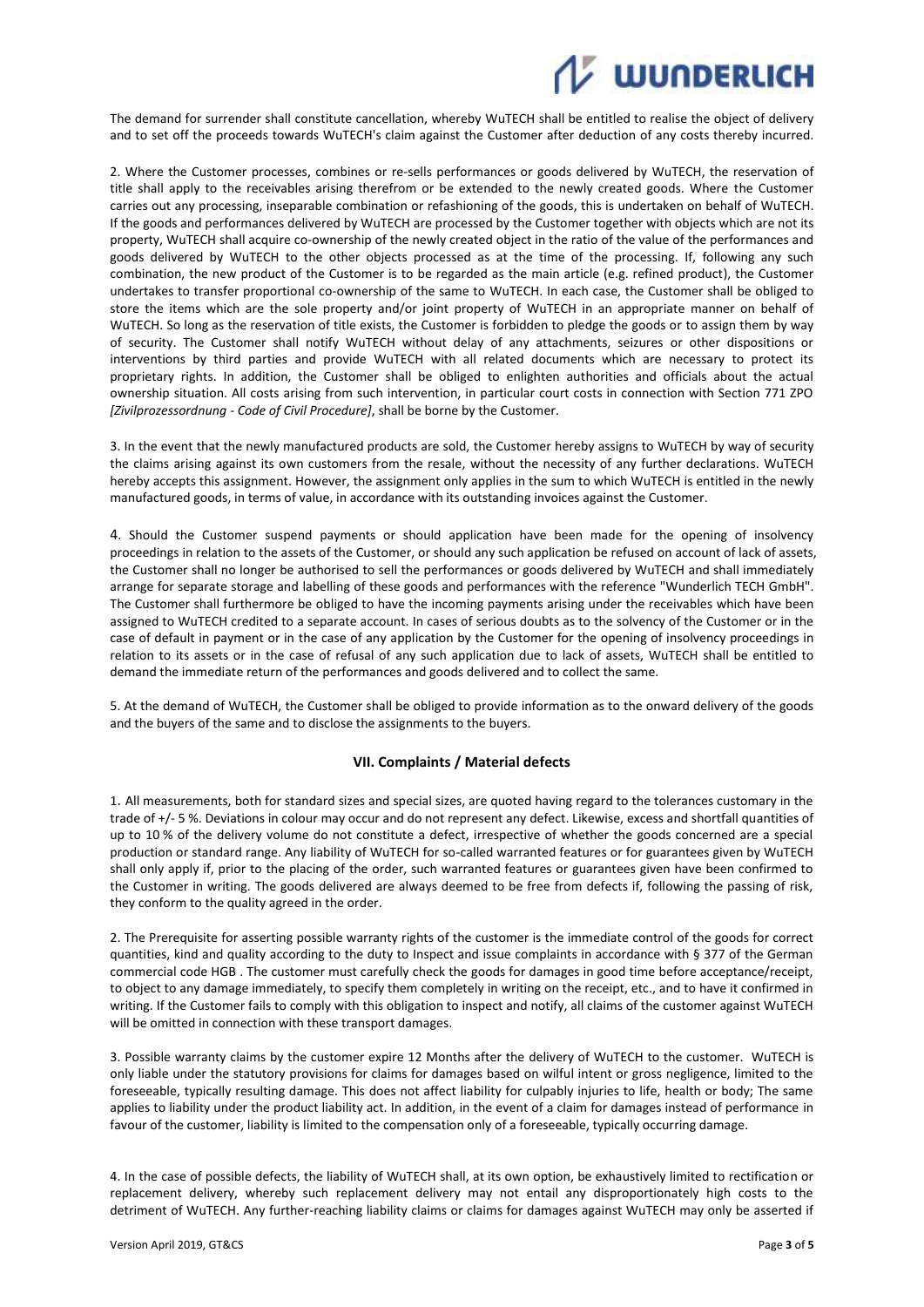# **Z WUNDERLICH**

the Customer can demonstrate deliberate intent or gross negligence on the part of WuTECH, whereby the assertion of any such claims shall be limited to the respective period under the statutory limitation provisions of the BGB. WuTECH reserves the right to assert claims for damages in the event that, in retrospect, the claim for the alleged defect was asserted without justification.

5. The delivery of seconds and of job lots is, as a basic principle, made subject to the exclusion of any liability for defects, provided defects have not been fraudulently concealed.

6. Where defective goods are taken back, the customer will receive a credit note at the respective current price.

7. Any improper or unprofessional processing, storage or use of the delivered goods by the customer shall release WuTECH from all liability for rectification or replacement.

8. No rights of recourse of the customer exist against WuTECH unless the customer has made an agreement with its end customer which goes beyond the statutory claims for defects; in such case, the above-mentioned provisions in regard to the scope of WuTECH's liability for damages shall apply.

### **VIII. Flaws in legal title / Custom-made products**

1. Where WuTECH produces goods according to samples, models, drawings or other specifications of the Customer, the Customer assumes the responsibility for ensuring that no rights of third parties, in particular industrial property rights, are infringed through the production and sale of these goods. The Customer shall indemnify WuTECH against all damage suffered by WuTECH as a result of the assertion of any such rights.

2. The Customer shall have no claims against WuTECH if it is itself accountable for the infringement of the property rights or caused the same through incorrect application contrary to the instructions issued by WuTECH.

3. In so far and to the extent that property rights that apply in the Federal Republic of Germany are infringed in connection with the sale of the goods from WuTECH, WuTECH shall only be liable to the Customer as follows:

WuTECH undertakes at its own expense to obtain a right of use for the goods, to modify the product so that an infringement of property rights no longer exists or to take back the goods, whereby the choice of the respective measure shall lie with WuTECH. The Customer will be reimbursed the purchase price upon return of the goods. WuTECH will, however, only take these measures if the Customer informed WuTECH immediately of the infringement of property rights and immediately discontinues the use of the goods. The Customer furthermore undertakes to make no acknowledgement of infringement to the third party asserting the property rights. Otherwise, the infringement of property rights shall be the responsibility of the Customer.

### **IX. Secrecy**

The Customer is obliged to observe full and strict secrecy. Only following prior written confirmation by WuTECH may the Customer pass on documents or other information (in particular illustrations, drawings, internal information relating to WuTECH, etc.) to third parties. The duty to observe secrecy continues to apply following the end of the contractual relationship with the Customer. The Customer shall be obliged to impose a duty of secrecy on any third parties which it may engage in the same manner as its own duty of secrecy applies in favour of WuTECH. Production materials, samples and confidential details of any kind provided by WuTECH to the Customer may only be passed on to third parties with the prior written permission of WuTECH. The obligation to observe secrecy shall not apply to information in the public domain or to information which was already known prior to the conclusion of the supply contract or which has to be disclosed upon the demand of an authority under mandatory provisions.

Technical documents, tools, samples, production materials and data which have been provided to the Customer are to be carefully stored and maintained by it; they remain the property of WuTECH and may not be duplicated, published or passed on to third parties without written permission and are subject to this obligation of secrecy. These also include all trademark rights and copyrights.

At the end of the contractual relationship, all objects and documents are to be surrendered to WuTECH. Manufactured items and products created on the basis of information and documents provided to the Customer are the sole property of WuTECH, whereby any use and/or publication requires an express written agreement. In the event that the Customer creates products within the scope of the supply contract, WuTECH will receive all proprietary rights and rights of use and exploitation attaching thereto without separate remuneration. Accordingly, WuTECH reserves to itself all information rights such as copyrights, patents and rights of use in regard to such inventions, whereby this also applies vis-à-vis third parties outside this agreement.